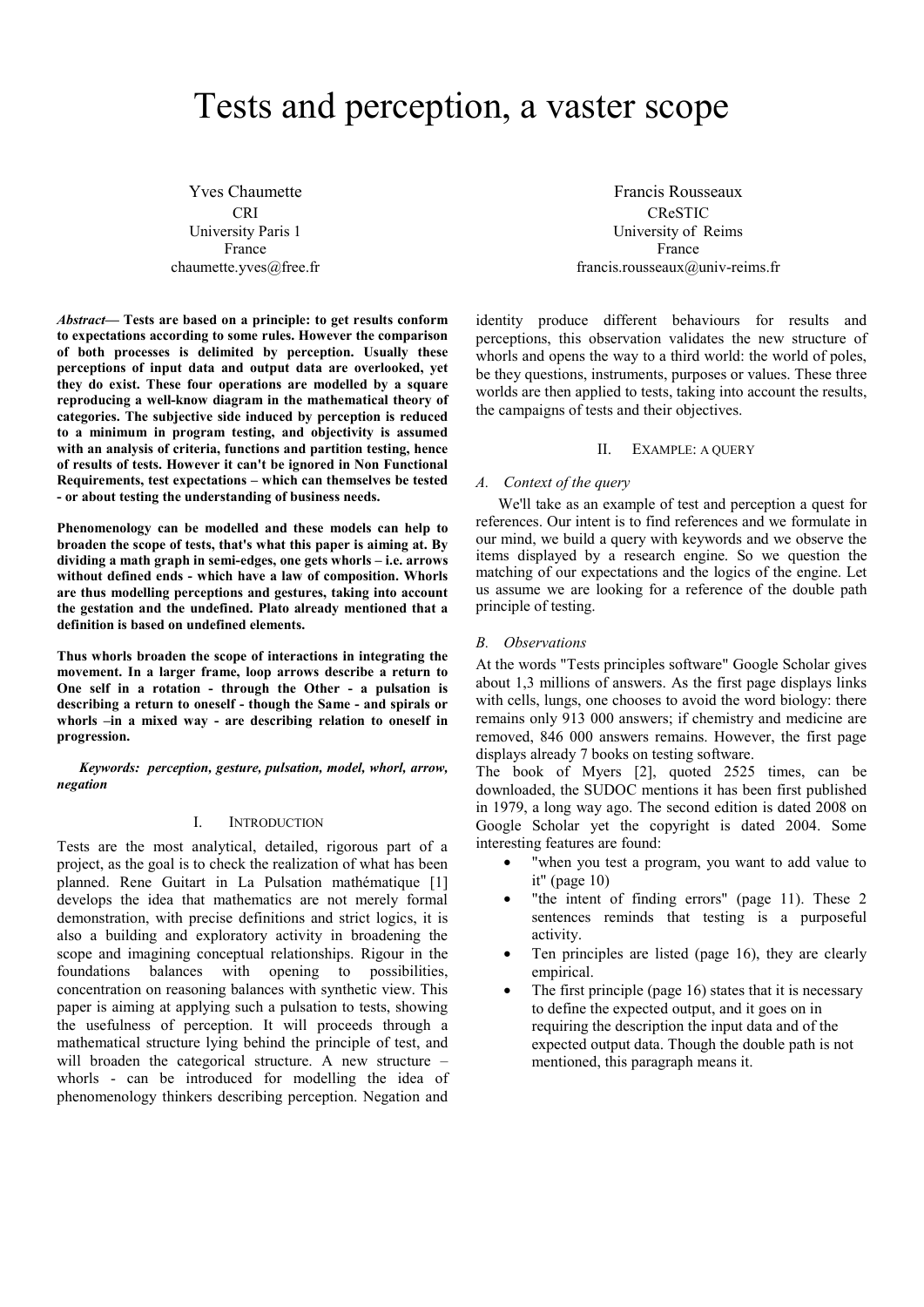- The  $6<sup>th</sup>$  principle broadens the view of checking: "seeing whether the program does what is it is not supposed to do".
- Each principle is then developed and the second principle states "A programmer should avoid attempting to test his or her own program" this alludes to the double path principle (neatly formulated below), and the psychological reason lies in the programmer misunderstanding (page 17)
- "Errors tends to come in clusters" (page 19) the reason is not known but it may be a symptom of the quality of this block of program.

A second book by Gilb and Finzy appears on this page, The PDF file enunciates principles (30 in number) without development, it can't be used in a theoretical paper for logics is missing. A third book by Perry in 2006 appears on this page, however the bibliometrics gives 0 to the rate of download and 3 for quotation count.

And appears to be downloaded the book of Pohl and al [6], it contains 473 pages and page VI one finds the "need for 2 distinct processes : domain and engineering" we call them expected and operational. The page VI adds variability which is close to laterality, thus coming in the line of this paper.

The second web page displays a presentation by Beck (a famous designer) and a copy of 9 pages from Boehm (another famous author) dated from 1991. The following page mentions a book by Mc Graw with 7 pages and a document of 2 pages about design and Testability. And time elapses after 40 minutes.

What did happen? The purpose was at the start, perception all the way, actions were performed and results arrived, some useful some useless. This paper will make a trial approach for modelling this behaviour.

## III. THE CATEGORICAL STRUCTURE LYING BEHIND THE **TESTS**

Test consists in checking that one gets what has been expected [3 page VI]. This double path is sometimes forgottten when one is using the design of realization for implementing the tests, in this way this design is not checked. The same phenomenon happpens when one is testing the specifications and not going back to the business needs, their capture is assumed to be fine.

This double path becomes a closed circuit when it is perceived that the initial state is the same in both paths and the final state too. This double perception at the beginning and at the end is usually overlooked for it vanishes through the analysis of objectives, functionalities, criteria and tests scenarios. So perception is most often a mere observation of equality of records which can be dealt with a comparison program and hence produces only a return code.

When perception is noticed the double path draws a square, which is a well-known diagram in the mathematical theory of category.



Figure 1. The square diagram of test

The mathematical theory of categories invented by Eilenberg and Mac Lane in 1945 [4] is the language in which all mathematical findings - algebraic structures and logics of propositions - are nowadays described.

A category is a set – or a class – of arrows - with a source and a target – equipped with a partial law of composition. This law of composition is associative. The sources and targets of these arrows are identified with loops which are neutral elements for the compositions of arrows [4 p 289].



Figure 2. Example of category with 3 elements

Bailly  $& Longo [5] noticed that all transformations -in$ sciences - are seen as a triad: initial state, transition, final state. Thus an arrow with its source and target is modelling any interaction, the basis of systemic paradigm. In the semantic web, for example RDF (Resources Description Frameworks) [6] uses triples.

# IV. THE TREND OF INTENTIONALITY, OPENING, LATERALITY

Perception has long been thought, including Kant [7] as a relationship between an object and a subject and this is based on the same triad noticed above. However the statute of the object was questioned by Hegel [8 §1, §214] and Schopenhauer [9] went on. Husserl [10] noticed that consciousness is an opening, an expectation; in hanging up the attention, perception becomes a dyad: someone in relation to … ; the object is not yet grasped. This conception has been followed by Barbaras, Patocka [commented in Barbaras 11], Badiou [12]. This last author even used the word laterality, a very geometric word. This remark concerns perception in the field of knowledge, and Gilles Chatelet [resumed in 13] transposed it in the field of action, it is a gesture, a part of gestation. A gesture takes place in a world "in the making", a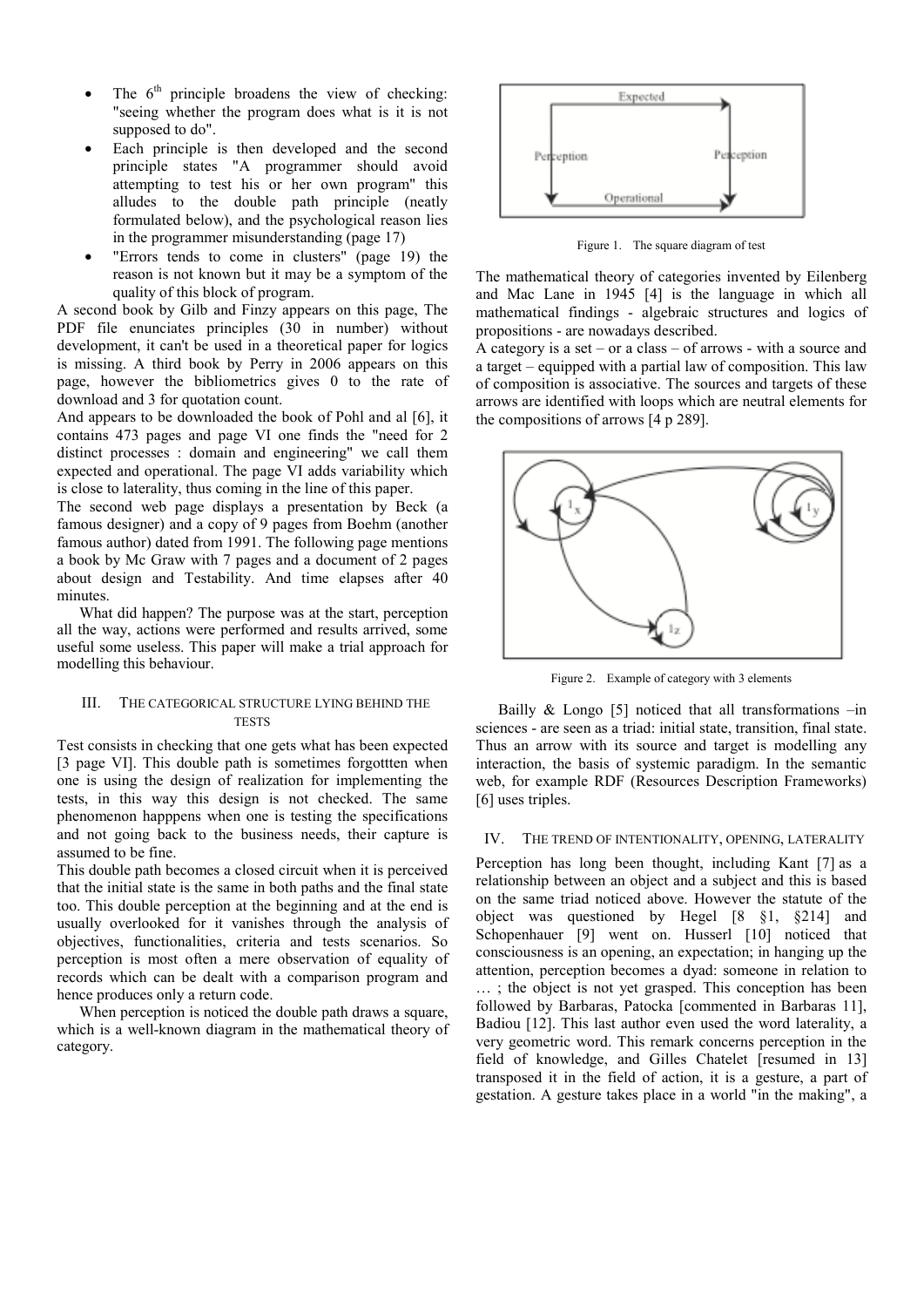world where things are happening and are not yet being defined. A gesture is thus a process without defined beginning nor end. One may notice the use of the present participative – and not the past participative – in the language describing a gesture.

This pleads for a dyad basis and not a triad. How can it be modelled ?

Indeed, a vector is a dyad with a point and an opening but it goes straight in its direction and it lacks laterality: exploration of the surrounding space. The concept of vector relates to an age of certainty, which fits well with Descartes and Newton.

## V. WHORL, A DYADIC STRUCTURE

In order to find a dyad, one may come back to the graph underlying the category of arrows. Instead of a triad based on two vertices and an edge, one is looking for a 2-based structure. A vertex with half an edge – like people stretching one's hand – is a poor structure, it would soon fall on the usual graph. Half an edge around a vertex and another half edge won't give much, it will also lead to a graph. To remove both ends of an edge is a worthwhile hypothesis as this gesture of removing dots is used in some areas of mathematics [14]. A whorl is thus an oriented edge without ends, and whorls obey to a partial law of composition, as do the arrows. This law is also associative, if  $s_1 \circ s_2$  and  $s_2 \circ s_3$  do exist then  $(s_1 \circ s_2) \circ s_3 = s_1 \circ (s_2 \circ s_3)$ 

Whorls have interiority and a relational ability. Whorls can project on a category giving a loop. Thus two composed whorls project and give an arrow.



Figure 3. Projection of whorls onto arrows

Several whorls projecting on the same loop can have a (partial) order. Whorls can have universal solutions, a set of whorls can be factorized through one whorl. This may be used to describe a cone: the perception of an object is common to many perceptions, and it is almost in that way that Kant described the notion of an object: as the limit of a cone. The concept of cone was introduced in categories of arrows, yet it may be applied with whorls, an universal solution is then the invariant or filtering of the many elements composing the cone [4 p 55, 71].



Figure 4. Cones of arrows and whorls

On a dyadic basis too, an object results of an invariant impression common to many impressions. For example, a tree appears as such as we can have many looks at it and a part of the impression remains similar in these different points of view. Such an impression has no subject and no object, that what means "removing the ends"; the laying down and definition of the object as well as the subject are hanged up.

In mathematics, a topos [4 p 289] is a special category with a final object and a classifier object: this enables to say that some propositions are true or not, and thus to assert judgments. Toposes are useful as most of the operations that can be made with sets can be made in them: this name *topos* (meaning place in Greek) reminds that these operations are located. Whorls are weakened arrows, sets of whorls are weakened categories, they can't have a final object and thus they can't be classified as true; the language of whorls escapes judgement. Judgement and perception are complementary, noticed Myers and Briggs [15], following Jung [16].

#### VI. NEGATION, IDENTITY AND 3 WORLDS

As noticed Hegel with the concept of nothingness [8 §40] and Badiou  $[12]$ , negation operates in one way with actions – or logical propositions- and in another way with perceptions. Perceptions can't be negated, they have a reverse side [12 page 146]: one can perceive there is not any more an object there, however this perception can't be erased. Similarly, the play of a test scenario might show defaults, but this play can't be ignored.

A perception is an enquiry within a space of possible results, however this space has to be founded, usually it is a question that arouses the enquiry and brings about answers. It is a purpose or a value that arouses gestures, moves and which brings about activities that compose a project. The foundation of the space of possible results might be called a pole, as a pole of attraction; it has no negation, no inverse, and no reverse. The question 'why' can't be negated, it matters more or less, the same is true for an instrument, it is a tool for measuring a grandeur or a dimension, but it is not a measurement neither a result. A pole can be viewed as a blackhole as the geometry of actions collapse.

The three worlds of actions, gestures, and poles can be seen in most of our deeds; for example a paper deals with a topics – its pole –, it follows a logical thread while keeping an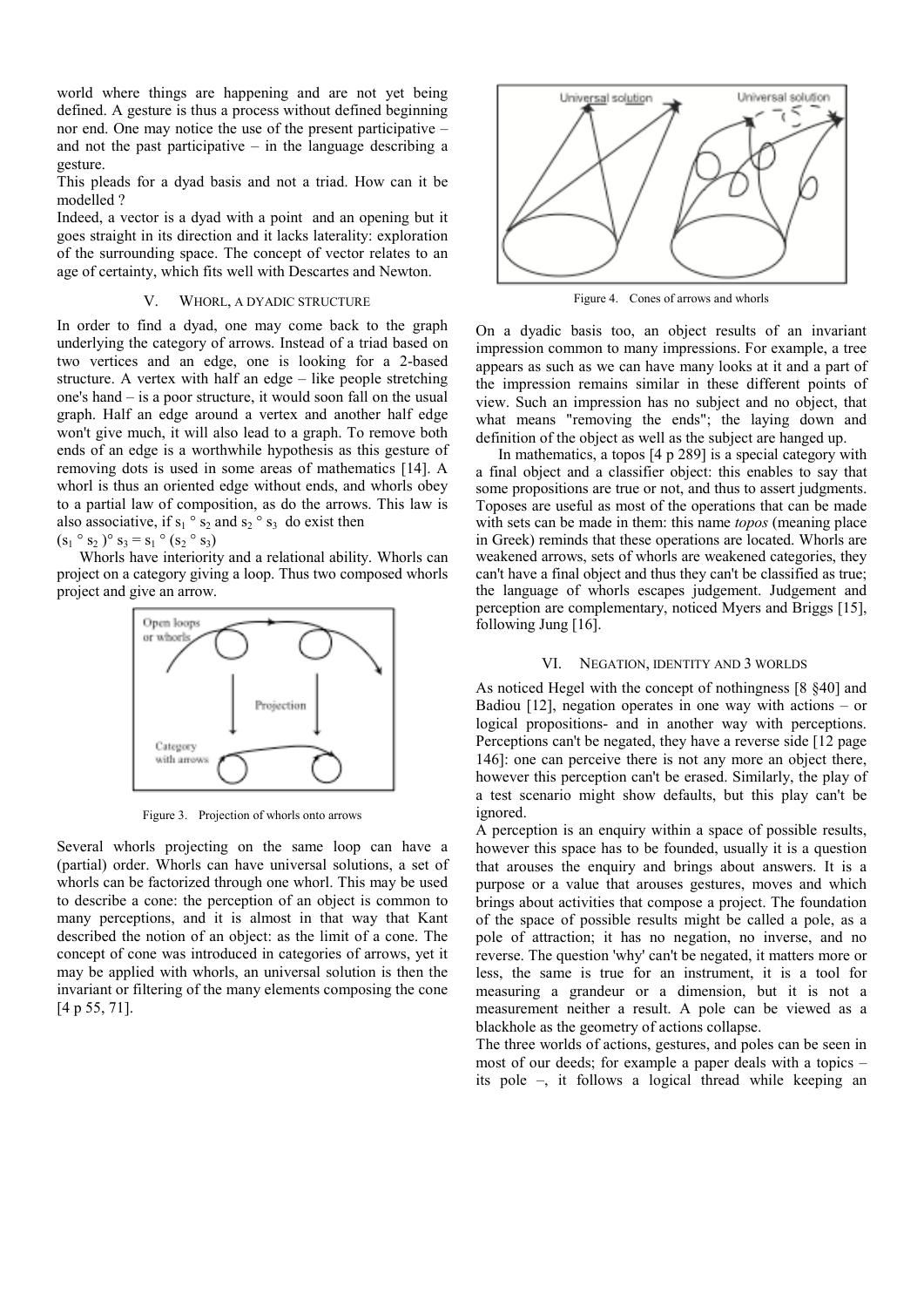overview of the goal – a whorl – and transmits ideas, procedures or results – arrows modelling interactions.

Each of this world has a special movement related to identity, the return to Self.

One may return to the Self classically in two ways through the Same or through the Other [17].

1) The return to Self through the Other depicts a movement to the outward, a rotation which goes out of the centre, explores the outside and comes back from the periphery. This movement is a loop, an arrow returning to itself, such is the definition of objects within a category.

2) The return to self through the Same depicts a movement inward, never giving up its centre and it depicts a pulsation.

3) A gesture – or inquiry – being the interface between a pole and an action has a composed movement: action gives a rotation while the pulsation produced by a pole expresses through radii i.e. movements forward. A whorl is not stable and does not return to itself, yet several whorls may produce a ring which is stable. Thus a gesture goes back to the Same through a spiralling movement, exploring the surroundings and coming back in a ring composed of many whorls. Spirals are almost ignored in the western theory (save in the Waltzes of Vienna) while they are promoted in the eastern conception as movement of Vishnu [18], in Chinese martial arts and dervish.

## VII. THE 3 WORLDS IN THE TESTS

Three worlds appear in front of negation, what do they give to the testing process? Results of a test can be good, bad or fuzzy.



Figure 5. 3 results for a test

These results come through campaigns that are composed of plays of scenarios, these plays can't be negated, they are enquiries in the software, finally an objective of tests is creating the space for these campaigns. An objective is thus a type with several instances of play which can take value on the set of possible results.



Figure 6. 3 levels in tests

The various objectives are themselves ordered according to a tree, as tests are aroused by the intent of checking the developed code, the fundamental intent being to "assess the quality of computer software" [Wikipedia quoted in 19] and hence detecting the failures. But this order of the various objectives of testing escapes the scope of this paper.

The pulsation described by Guitart is obvious in testing. In the most detailed part, tests concern a program and the results may be good or bad, when tests extend to a package the results may be fuzzy. When integration grows, the results concern the attainement of SLA and perception matters more. When the functioning of a whole system is considered, what matters is the objective and the attention turn to the poles of testing campaigns. Thus the pulsation applies both to results and to the scale of the three worlds.

#### VIII. THE DOUBLE PATH PRINCIPLE REVISITED

The diagram of the double path may be reviewed with the three worlds, the movement forward in time between the as-is state and the to-be state is expressing the pulsation of the purpose. This purpose arouses preparation of the test campaigns and observation of its results. A whorl projects on an arrow; preparation of tests induces planning, study, creation of test games, and observation produced the action of comparison of expected and obtained results.



Figure 7. The square diagram of test revisited

This diagram might be extended to the relationship of the business line and the development: business line is expecting some uses of the application which are fulfilled or not by the deployed software.

## IX. PULSATION IN THE LIFE-CYCLE OF TESTING

The pulsation in the three worlds applies also to the testing life-cycle. The pulse expands about the expectation, starting with the overview of the system purpose, going to testing objectives, campaigns, functions, scenarios, and test cases; this marks the most detailed part. All this study of preparing tests is an enquiry going from a pole to many planned interactions. Then the pulse contracts back, starting from results, integrating packages, non-regression tests, and ending in comparing the system results with objectives, this comparison refers to the purpose of the system. This can be modelled in a life cycle shown in figure 8.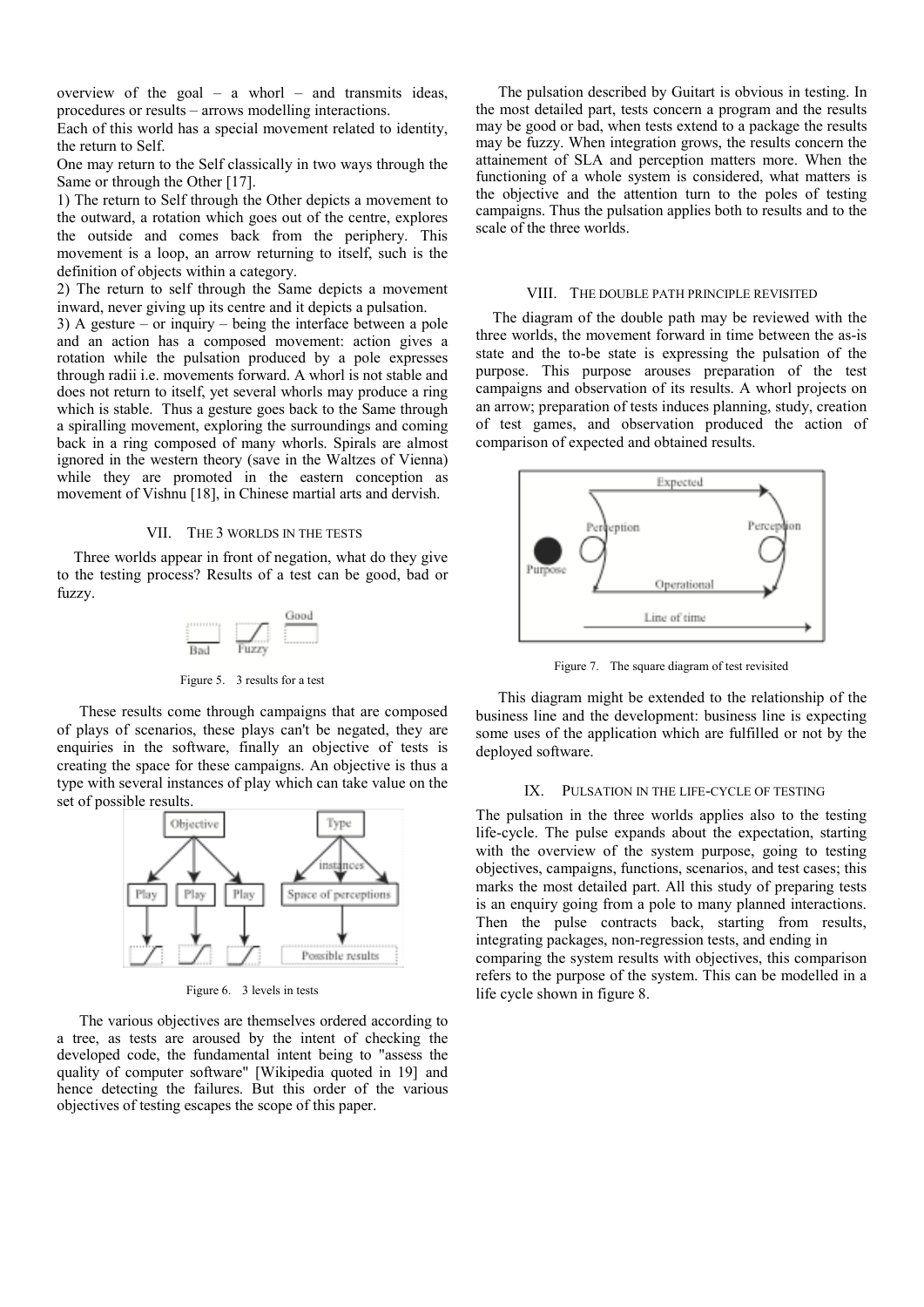

Figure 8. General life cycle of testing

Let us come back to our example and apply this modelling to it.



Figure 9. Model of the example query

In the diagram all actions are in italics, the objects resulting from an action are embedded in rectangles. Most of gestures and perceptions are producing actions, such as "building of the query", however they are shown as gestures. Ideas that do not correspond to the initial quest are all gathered under the whorl as 'Other intent', they include some sentences by Myers [2 page  $16$ ,  $6<sup>th</sup>$  Principle], design and testatibility, the documents from Beck and Boehm.

The initial intent has produced results: references were found, thus the expectation of finding references and the approach by the selected key words have been found worthwhile; the understanding of the algorithm of a research engine has been confirmed, in spite of the 134 000 answers. However, the notion of principle has shown to be a guide for action thus weakening its scope. With this refinement and the new perspectives the intent has slightly moved. This move evidenced in this example can be observed in our usual quests.

## X. THREATS TO VALIDITY

A human trend is to set limits in order to define. Any budget requires a beginning and an end. To consider something without ends is strange and it might be a reason to reject whorls and gestures. Obviously it is possible to consider only results, yet as noticed Hegel "the naked result is the corpse which has let the trend behind itself" [20 page 45]. Gestation enriches the process and can describe creativeness. However, whorls can be like enzymes who catalyze a reaction yet do not appear in the result. That's the way Guitart [21] describes the use of some mathematical structures.

The natural trend in front of novelty is to come back to a well-known domain. If any perception gives way to an action, i.e. any whorl projects onto an arrow, the conception of whorls would be useless, though negation operates differently; in that case usual ontology would be convenient. However if the rate of conversion is one for 10 or even of 1 for one million – one object standing for one million perceptions – indeed the world of perceptions would have some uses and not only a formal status.

#### XI. PERSPECTIVES

 This 3-world frame can be applied to describe priorities of an application in the business line, it can be used for describing movement in real-time computing when results arrived well after the process and the movement can't be cut in slices.

Parallel computing might benefit of this model as the process matters more than the transitory results. Finally, modelling the intent and the gestures might be useful for developing an application, if one can see the project in an intentional view.

#### **REFERENCES**

- [1] Guitart René, La pulsation mathématique, L'harmattan, 1999
- [2] Myers, The art of software testing, second edition, Wiley and sons, 2004
- [3] Pohl, Böckle, Van der Linden, Software Product line engineering, Springer 1998
- [4] Mac Lane, Categories for the working mathematician, Springer-Verlag, 1998
- [5] Bailly & Longo, Mathématiques et sciences de la nature, Hermann, 2005
- [6] RDF Resources Description Frameworks www.w3.org/TR/rdf-schema/
- [7] Kant Emmanuel, Critique of pure Reason, JM Dent, 2000, Critique de la Raison pure, PUF, 1986
- [8] Hegel, Hegel's Science of logic, Humanity books 1998, Science de la Logique, Aubier, 1941 Wissenschaft der Logik
- [9] Schopenhauer, The world as will and representation, by Payne, Dover Publications 1969 Le monde comme volonté et comme représentation, PUF 1966; 66 § 7 page 52.
- [10] Husserl, The crisis of european sciences and Transcendental phenomenology, The book Eddy, Knoxville, 1970 La crise des sciences européennes, Gallimard, 1976
- [11] Barbaras Renaud, Vie et intentionnalité, Vrin 2002
- [12] Badiou, La logique des mondes, Seuil 2006
- [13] resumed in Badiou, Petit pantheon portatif, La fabrique, 2008, Recently republished in Gilles Châtelet, L'enchantement du virtuel, Editions rue d'Ulm, 2010
- [14] Guitart, La pulsation du ternaire au binaire, SIC 24 octobre 2009, Paris http://pagesperso-orange.fr/rene.guitart/preprints.html
- [15] Briggs-Myers, Maccaulley, Manual: a guide to the development and use of the Myers-Briggs Type indicator, Palo-Alto, Consulting psychologist press, 1998